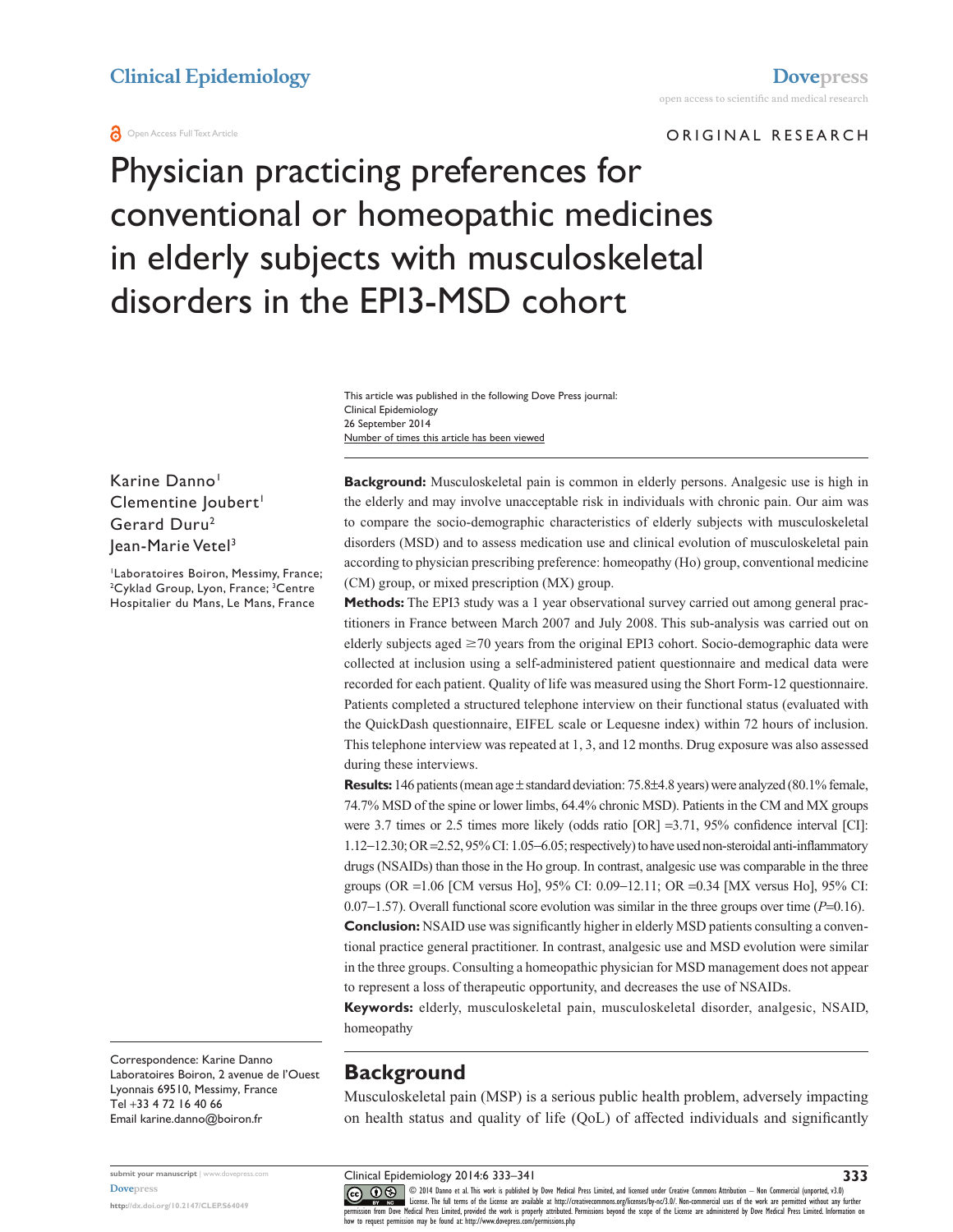augmenting health care costs. In a population-based survey carried out between 1993 and 2006, the prevalence of disabling MSP in Spanish adults ranged from 5.5%–7.3%.<sup>1</sup> Another Spanish National Health survey reported a 1 year prevalence of neck pain of 19.5% and a 1 year prevalence of lower back pain of 19.9%, with people 31–50 years of age, 1.5 times more likely to report lower back pain than those in the  $16-30$  year age group.<sup>2</sup> In Japan, the prevalence of chronic MSP was 15.4% and was highest in subjects in the 30–50 year age range. The most common sites of pain were the lower back, neck, shoulder, and knee.<sup>3</sup> Chronic MSP is more common in women than in men $1,2$  and is related to a number of factors, including low income/unemployment, accidents in the previous year, low educational level, age 45–64 years (in women only), obesity, sedentary lifestyle, and presence of comorbid chronic diseases.<sup>1</sup>

The prevalence of MSP is particularly high in older subjects. In a community-based survey of 5,093 ambulatory subjects aged  $\geq 65$  years in the USA, 42% reported MSP in the first year of the study, 32% reported chronic pain lasting for 3 or more years and 32% reported intermittent pain.<sup>4</sup> MSP in elderly persons is frequently associated with depression, $4-6$ a risk of falls,  $6,7$  sleep difficulty, $8$  mobility limitation,  $5,9-11$  and poor QoL.12 The risk of disability increases with the number of sites affected by MSP.13

Analgesics are the most common drugs used by community-dwelling adults  $\geq$ 75 years of age, and pain in the previous month is reported by over 70% of these analgesic users.<sup>14</sup> Despite taking analgesics, however, many elderly subjects remain in pain.<sup>3,15</sup> Thus, the appropriateness of this medication in these individuals is questionable. Furthermore, elderly subjects often receive polymedication for several comorbidities and may take analgesic drugs for pain relief along with ten or more other non-analgesic medicines. Polymedication use is commonly associated with the appearance of iatrogenic adverse events and drug interactions, which are directly related to the number of drugs being taken.<sup>16</sup> Iatrogenic side effects are responsible for 10% of hospital admissions in individuals  $>65$  years of age and  $>20\%$  in subjects aged  $>80$  years.<sup>17</sup> Cardiovascular drugs, anti-vitamin K, psychotropics, anticoagulants, and non-steroidal anti-inflammatory drugs (NSAIDs) are the main drugs associated with side effects.18,19 An effective solution is therefore required to prevent inappropriate drug use whilst managing MSP in the elderly population.

In this report, we describe a sub-analysis of the data from the EPI3 general practice survey carried out previously in France.<sup>20,21</sup> An earlier report from this study described the

effect of physician practicing preferences (PPP) on exposure to NSAIDs in adults with musculoskeletal disorders (MSD) in primary care.<sup>21</sup> This sub-analysis was carried out on a sub-population of the original EPI3-MSD cohort. Our aim was to compare the socio-demographic and clinical characteristics of elderly subjects  $\geq$  70 years of age consulting general practitioners (GPs) with three types of prescribing preference: homeopathy (Ho) only group; mixed prescription (MX) group, patients consulting physicians prescribing conventional plus homeopathic medicines; and conventional medicine (CM) only group; and to assess the therapeutic management of these subjects in terms of medication use and clinical evolution of MSP.

#### **Methods**

#### Study design and participants

The EPI3 study was a 1 year observational survey carried out among a representative sample of GPs and their patients in France between March 2007 and July 2008.<sup>20,21</sup>

The study participants were selected by two-stage sampling, as described previously.20,21 Briefly, GPs, randomly selected from the French national directory of physicians, were invited to participate. Recruitment was stratified according to PPP, which was self-declared by the GPs and categorized into three groups: i) physicians who prescribed strictly conventional medicine (CM group); these GPs declared that they never or rarely use homeopathy or complementary and alternative medicines (CAM); ii) physicians who used CAM regularly in a mixed practice (MX group); and iii) registered homeopathic GPs (Ho group) who mainly prescribed homeopathic medicines. Participating physicians completed a short telephone questionnaire allocating them to one of these three categories. GP selection continued until the sampling ratios reached 2:1 and 3:2 for the MX and Ho groups, respectively, relative to the CM group. These ratios accounted for the variety of practices, particularly in the MX group, which does not represent a single professional entity.<sup>20,21</sup>

During a second stage of sampling, one consultation day was selected for each participating GP to survey all patients attending the practice on that day.

MSD subjects in the original study were included if their health status and literacy level allowed them to complete a self-administered questionnaire. The current analysis included all elderly persons aged  $\geq$ 70 years with MSD as their main reason for consultation. A functional score was available at 72 hours via a telephone interview for all subjects. MSD consisted of spinal (International Classification of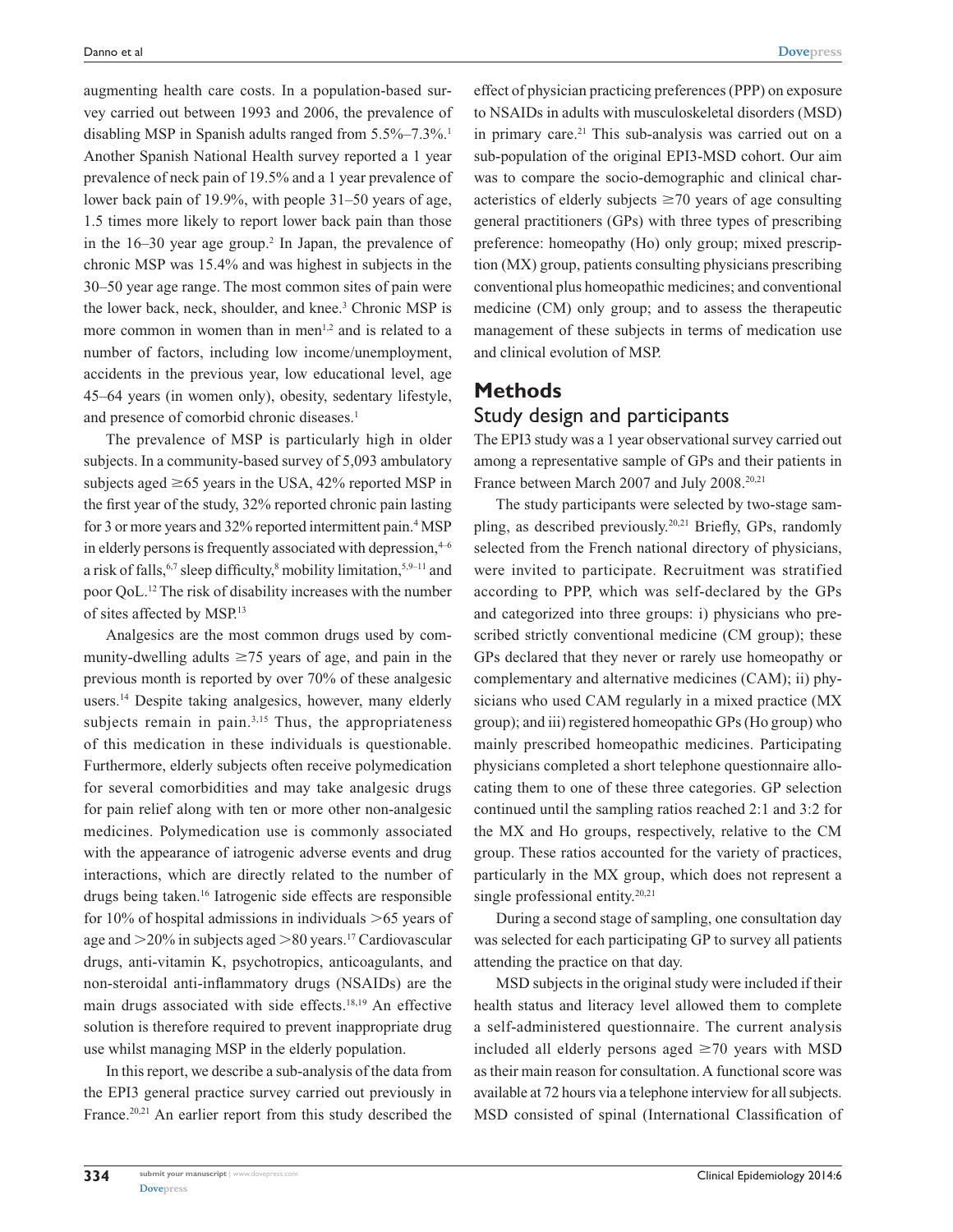Diseases [ICD] codes: 720–724) and non-spinal (ICD codes: 715, 719, 729, 726–728, and 782) disorders.

The study was approved by the French National Data-Protection Commission and the French National Council of Physicians. Participating physicians received monetary compensation for their time in providing the study data, but MSD patients received no financial remuneration.

## Data collection

The collection of data for the original EPI3 cohort is described in detail elsewhere.<sup>20,21</sup> Briefly, on the chosen consultation day for each practice, eligible patients completed a self-administered questionnaire including the following socio-demographic and functional data: age, sex, education, employment status, complementary insurance, hospitalization and medical visits in the previous 12 months, smoking status, alcohol intake, physical activity, height, weight, and health-related QoL assessed using the Short Form-12 (SF-12) questionnaire.22 The GPs completed a medical questionnaire for each patient listing: the main reason for consultation; up to five comorbidities present on that day; and for each comorbidity, the duration of the current episode of the problem. Diagnoses were coded by a trained archivist using the ninth revision of the ICD (ICD9).

Within 72 hours of recruitment, participating MSD patients received a telephone call and were asked to complete a structured interview on their current functional status. The interview consisted of the French adaptation of the Roland-Morris questionnaire (EIFEL) for back pain, the QuickDash for MSP of the upper limbs and the Lequesne for MSP of the lower limbs.<sup>23-25</sup> This telephone interview was repeated at 1, 3, and 12 months. Drug exposure was assessed during the interviews using a standardized method known as Progressive Assisted Backward Active Recall.26 Briefly, at inclusion in the study, patients were given a booklet describing the interview and including a list of commonly used drugs for MSD. The reference period for drug exposure was the previous month at the 1 month interview, and the previous 2 months at the 3 and 12 month interviews. All medications for MSD listed by the patients were entered into a database that automatically assigned them their corresponding Anatomical Therapeutic Chemical (ATC) codes, revision 2009.

Loss of therapeutic opportunity for elderly MSD patients was assessed during the 12 month follow-up period. This was defined as progression from a non-chronic MSD at inclusion to a chronic MSD and by the development of anxiety/ depression, defined as the start of psychotropic treatment during the 12 month follow-up period.

## Statistical analyses

MSD progression was determined by measuring functional scores at 1, 3, and 12 months; these were then compared to the score at the 72 hours interview (baseline value). Functional scores were standardized at 100 points from their original scales. The higher the standardized functional score, the greater the functional disability. Changes in functional score were categorized for each individual as: improved = 12 month functional score 12.5 points (standardized over 100) higher than baseline value; or not improved = functional score otherwise.27 The proportion of improved patients was compared in the three groups by multiple logistic regression analysis, adjusting for baseline functional score, PPP (CM, MX, and Ho), follow-up time, sex, physician role (regular physician or not), and SF-12 score at inclusion.

Exposure of elderly MSD patients to NSAIDs (ATC codes starting with M01A [anti-inflammatory and antirheumatic products, non-steroidal]) and analgesics (ATC codes starting with N02A [opioids] and N02B [other analgesics and antipyretics]) in the MX and CM groups was compared to exposure in the Ho group. Drug exposure was first dichotomized as exposed or not exposed at least once during any of the three time intervals, and groups were further compared using logistic regression analysis adjusting for baseline functional score, sex, and SF-12 scores at inclusion. The physician's role (regular physician or not) could not be incorporated in this model.

All analyses were performed using SAS version 9.2 (SAS Institute Inc., Cary, NC, USA).

# **Results**

## Characteristics of the study population

Of the 8,559 patients recruited to the EPI3 cross-sectional study, 1,840 (21.5%) were adults consulting mainly for an MSD, of whom 1,143 (62.7%) patients recruited by 825 GPs across France consented to participate, comprising the EPI3-MSD study database.<sup>21</sup> From this database, the current analysis included 146 patients aged  $\geq$  70 years (mean age: 75.8±4.8 years) recruited by 119 GPs. The composition of the three groups of patients according to PPP is shown in Figure 1. The socio-demographic and clinical characteristics of the patients according to PPP are summarized in Table 1. Over three quarters (80.1%) of the patients were female, 74.7% had an MSD localized to the spine or lower limbs and 64.4% had a chronic MSD.

There was no significant difference in the socio-demographic characteristics (sex, age), alcohol consumption, hospitalization, medical imaging, and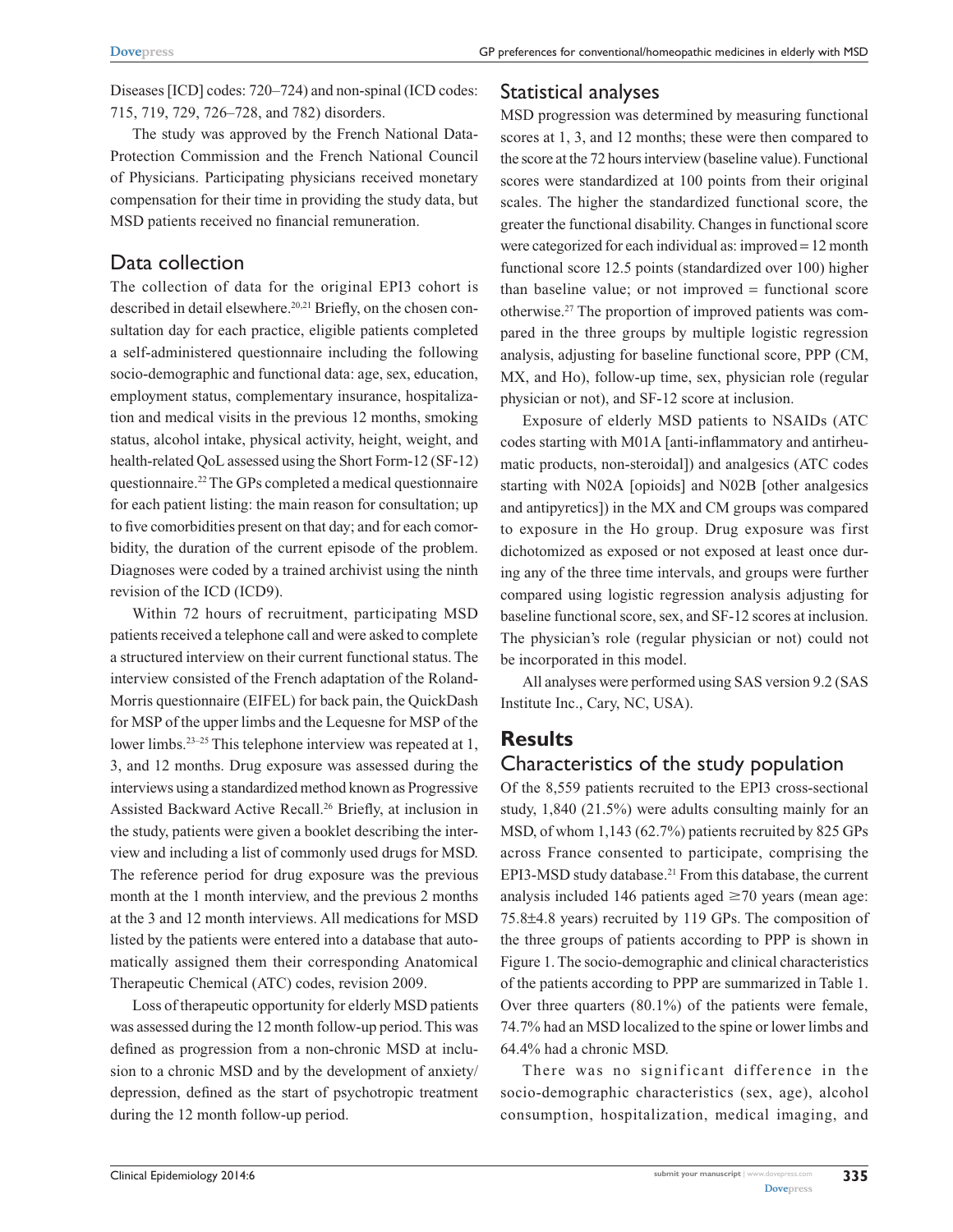

**Figure 1** Composition of the three groups of patients. **Abbreviations:** MSD, musculoskeletal disorders; CM, conventional medicine; MX, mixed prescription; Ho, homeopathy; GPs, general practitioners.

physiotherapy in the previous year, MSD (diagnosis and chronicity) and QoL (evaluated with the SF-12) between the three groups of patients at inclusion (Table 1). However, the patients in the three groups differed significantly according to their smoking history, status of GP consulted (regular physician or not) and their functional capacity at 72 hours (evaluated with the QuickDash questionnaire, EIFEL scale or Lequesne index). The Ho group contained significantly more patients who had never smoked than the CM group (78.7% versus [vs] 50.0%, respectively; *P*=0.034). Patients who consulted a conventional-medicine or mixed-prescribing physician (CM or MX groups) declared more often that this physician was their regular GP, compared with those who consulted a homeopathic physician (Ho group) (79.2% and 82.0% vs 52.2%, respectively;  $P<0.001$ ). Finally, patients in the CM group had a statistically higher functional score (49.6±21.7) (ie, greater functional disability) at inclusion than patients in the Ho group  $(35.8\pm19.3)$  ( $P=0.008$ ) or MX group (37.2±22.9) (*P*=0.017).

Over 65% of patients in each group had a comorbidity at inclusion. The most frequent comorbidities in all three groups were circulatory problems (Table 1).

#### Treatments prescribed at inclusion

The content of the prescriptions given to the elderly MSD patients at inclusion is coherent with the PPP for the three groups. No patients in the CM group were prescribed a homeopathic medicine vs 15.3% in the MX group and 74.6% in the Ho group (Table 1). Conversely, patients in the Ho group were prescribed conventional medicines less often

than those in the CM group (59.3% vs 100% of prescriptions, respectively) and were more often prescribed medicines such as vitamins, minerals, and trace-elements (32.2% vs 8.7%) (Table 1). Patients in the CM group were three times more likely to be prescribed analgesics and NSAIDs than those in the Ho group.

## Evolution of MSD

The level of long-term participation in this study was satisfactory and only 15.8% of patients were lost to telephone follow-up at 12 months. Figure 2 shows the evolution of MSD according to the standardized functional scores for each group over the 12 month follow-up period. A decrease in functional score at 1 month was observed in the Ho group (mean score 37.5 at 72 hours and 27.1 at 1 month) but not in the other two groups. However, analysis of covariance (ANCOVA) for repeated measures showed no significant difference in evolution of functional scores between the three groups over time  $(P=0.16)$ .

In contrast, for individual scores, a higher proportion of patients in the Ho group improved over the 12 month follow-up period compared with the CM and MX groups (40.0% vs 22.2% vs 13.0%, respectively) (data not shown).

# Medication use during the 12 month study

At end of study, the probability of having used analgesics during the 12 months was comparable in the three groups of patients (odds ratio [OR] =1.06 [CM vs Ho] [95% confidence interval (CI): 0.09–12.11]); OR =0.34 (MX vs Ho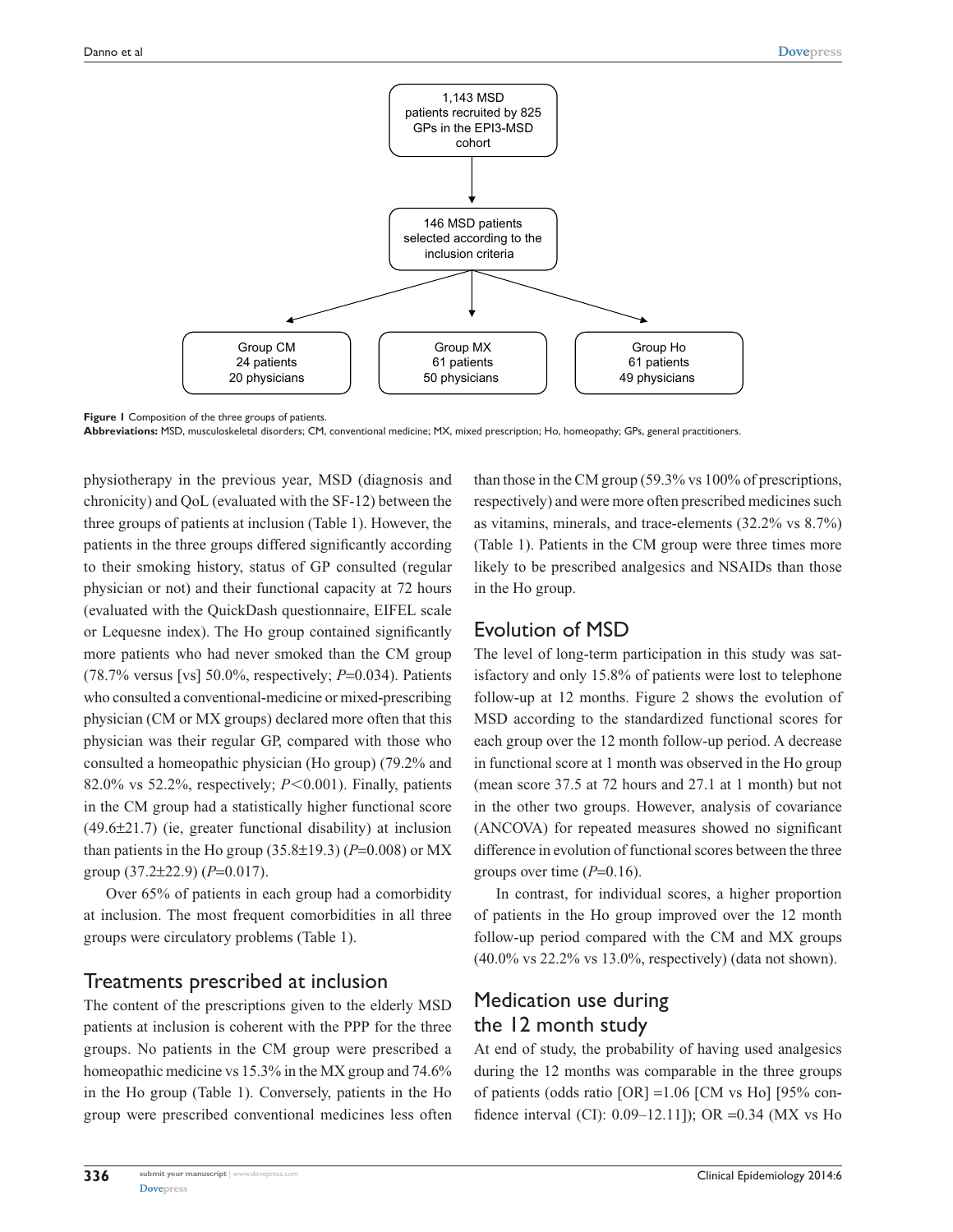|  |                        | Table I Socio-demographic and clinical characteristics of the |  |  |  |  |
|--|------------------------|---------------------------------------------------------------|--|--|--|--|
|  |                        | study population $(N=146)$ according to general practitioner  |  |  |  |  |
|  | prescribing preference |                                                               |  |  |  |  |

|                                                               | <b>CM</b>            | <b>MX</b>             | Ho                   |
|---------------------------------------------------------------|----------------------|-----------------------|----------------------|
|                                                               | group                | group                 | group                |
|                                                               | $(N=24)$             | $(N=61)$              | $(N=61)$             |
| Sex                                                           |                      |                       |                      |
| Female                                                        | 17(70.8)             | 50 (82.0)             | 50 (82.0)            |
| Male                                                          | 7(29.2)              | 11(18.0)              | 11(18.0)             |
| Age category (years)                                          |                      |                       |                      |
| $70 - 74$                                                     | 11(45.8)             | 31 (50.8)             | 29 (47.5)            |
| 75–79                                                         | 5(20.8)              | 13(21.3)              | 18(29.5)             |
| $\geq 80$                                                     | 8 (33.3)             | 17(27.9)              | 14(23.0)             |
| Age (years)                                                   |                      |                       |                      |
| Mean $\pm$ SD                                                 | $76.4 \pm 5.2$       | 75.7±4.8              | 75.7±4.7             |
| Smoking history<br>Never smoked                               |                      |                       |                      |
| Past smoker                                                   | 12(50.0)<br>10(41.7) | 44 (72.1)<br>14(23.0) | 48 (78.7)<br>8(13.1) |
| Smoker                                                        | 2(8.3)               | 2(3.3)                | 2(3.3)               |
| Missing data                                                  |                      | (1.6)                 | 3(4.9)               |
| Alcohol consumption                                           |                      |                       |                      |
| Rarely/never                                                  | 10(41.7)             | 22 (36.1)             | 26 (42.6)            |
| Once a week                                                   | 9(37.5)              | 33 (54.1)             | 28 (45.9)            |
| Daily                                                         | 5(20.8)              | 6(9.8)                | 6(9.8)               |
| Missing data                                                  |                      |                       | 1(1.6)               |
| MSD diagnoses                                                 |                      |                       |                      |
| Back pain and back disorders                                  | 11(45.8)             | 31(50.8)              | 30 (49.2)            |
| Osteoarthritis and joint diseases                             | 15(62.5)             | 37 (60.6)             | 36 (59.0)            |
| Osteoporosis                                                  | 3(4.2)               | 5(8.2)                | 3(4.9)               |
| <b>MSD</b> localization                                       |                      |                       |                      |
| Spine                                                         | 12(50.0)             | 29 (47.5)             | 29 (47.5)            |
| Upper limb                                                    | (4.2)                | 17(27.9)              | 19(31.1)             |
| Lower limb                                                    | 11(45.8)             | 15(24.6)              | 13(21.3)             |
| Chronicity (duration of episode $\geq$ 12 weeks at inclusion) |                      |                       |                      |
| Chronic                                                       | 15(62.5)             | 39(63.9)              | 40 (65.6)            |
| Not chronic<br>MSD functional scale at 72 h                   | 7 (29.2)             | 19(31.1)              | 12(19.7)             |
| Mean $\pm$ SD                                                 | 49.6±21.7            | $37.2 \pm 22.9$       | $35.8 \pm 19.3$      |
| Quality of life (SF-12)*                                      |                      |                       |                      |
| Physical score (mean $\pm$ SD)                                | $35.6 \pm 8.3$       | $39.3 \pm 8.2$        | $38.8 \pm 9.4$       |
| Mental score (mean $\pm$ SD)                                  | $42.9 \pm 9.3$       | 43.0±8.7              | 43.7±8.9             |
| Physician declared regular physician                          | 19(79.2)             | 50 (82.0)             | 32 (52.5)            |
| Hospitalization in previous year                              | 3(12.5)              | 13(21.3)              | 8(13.1)              |
| Medical imaging in the previous year                          | 14 (58.3)            | 35 (57.4)             | 34 (55.7)            |
| Physiotherapy in the previous year                            | 7(29.2)              | 24 (39.3)             | 24 (39.3)            |
| Treatment at inclusion*                                       |                      |                       |                      |
| At least one conventional                                     | 23 (100.0)           | 52 (88.1)             | 35 (59.3)            |
| medicine                                                      |                      |                       |                      |
| Analgesics                                                    | 14 (60.9)            | 31 (52.5)             | 12(20.3)             |
| <b>NSAIDs</b>                                                 | 13 (56.5)            | 19 (32.2)             | 11(18.6)             |
| Any psychotropic drugs                                        | (4.3)                | 7(11.9)               | 2(3.4)               |
| (N06A and N05B)                                               |                      |                       |                      |
| At least one homeopathic                                      |                      | 9(15.3)               | 44 (74.6)            |
| medicine                                                      |                      |                       |                      |
| Rhus toxicodendron                                            |                      | 4(1.7)                | 17(6.3)              |
| Arnica montana                                                |                      | 2(0.8)                | 6(2.2)               |
| Bryonia                                                       |                      | (0.4)                 | 6(2.2)               |
| At least one other medicine                                   | 2(8.7)               | 10(16.9)              | 19(32.2)             |
| (vitamins, minerals, trace-                                   |                      |                       |                      |
| elements, etc)                                                |                      |                       |                      |
|                                                               |                      |                       | (Continued)          |

**Table 1** (*Continued*)

|                                  | <b>CM</b><br>group<br>$(N=24)$ | <b>MX</b><br>group<br>$(N=61)$ | Ho<br>group<br>$(N=61)$ |
|----------------------------------|--------------------------------|--------------------------------|-------------------------|
| Main comorbidities at inclusion# |                                |                                |                         |
| Circulatory system disease       | 9(37.5)                        | 25(41.0)                       | 17(27.9)                |
| Metabolic problem                | 2(8.3)                         | 4(6.6)                         | 10(16.4)                |
| Endocrine disease                | 2(8.3)                         | 8(13.1)                        | 5(8.2)                  |
| Digestive system disease         | (4.2)                          | 8(13.1)                        | 5(8.2)                  |
| Mental health problem            | (4.2)                          | 3(4.9)                         | 7(11.5)                 |
| Respiratory system disease       | 3(12.5)                        | 4(6.6)                         | (1.6)                   |
| Disease of the nervous system    | 3(12.5)                        | (1.6)                          | 4(6.6)                  |
| and sensory organs               |                                |                                |                         |
| Tumor                            | 4(16.7)                        | 1(1.6)                         |                         |

**Notes:** All values shown are N (%) unless otherwise stated. Recruitment commenced in February 2007 for both the EP13 cross-sectional study and early inclusion into the EP13-MSD cohort, with end of follow-up in July 2008 for the cohort. CM (conventional medicine) group: patients consulting physicians prescribing conventional medicines only; MX (mixed prescription) group: patients consulting physicians prescribing conventional plus homeopathic medicines; Ho (homeopathy) group: patients consulting physicians prescribing homeopathic medicines only. \*Analyses were carried out on 141 patients with a prescription at inclusion; #comorbidities were coded using the ICD9 classification. All comorbidities with an incidence of  $>$  10% in one or more of the three groups are shown.

**Abbreviations:** MSD, musculoskeletal disorders; NSAIDs: non-steroidal antiinflammatory drugs; SD, standard deviation; SF-12, Short Form-12 questionnaire; ICD, International Classification of Diseases.

[95% CI: 0.07–1.57]) (Table 2). Overall, 95.5% of patients in the CM group declared that they had used analgesics vs 87.5% in the Ho group and 84.5% in the MX group.

In contrast, patients in the CM group were 3.7 times more likely (OR =3.71 [95% CI: 1.12–12.30]), and patients in the



**Figure 2** Evolution of the functional score of the three groups of MSD patients (N=99), as a function of prescribing practice of the physician consulted at inclusion. **Notes:** Analysis of MSD evolution was based on available functional scores from patients (N=99) at follow-up telephone interview. In total, 13 (54.2%), 45 (73.8%), and 41 (67.2%) patients were included from the CM, MX, and Ho groups, respectively. Scores obtained from the EIFEL scale<sup>23</sup> and Lequesne index<sup>25</sup> were standardized to 100, and represented here as mean standardized functional score at each time point, on a scale of 0 to 100 (the higher the score, the greater the functional disability). **Abbreviations:** CM, conventional medicine; MX, mixed prescription; Ho, homeopathy; MSD, musculoskeletal disorders; h, hours.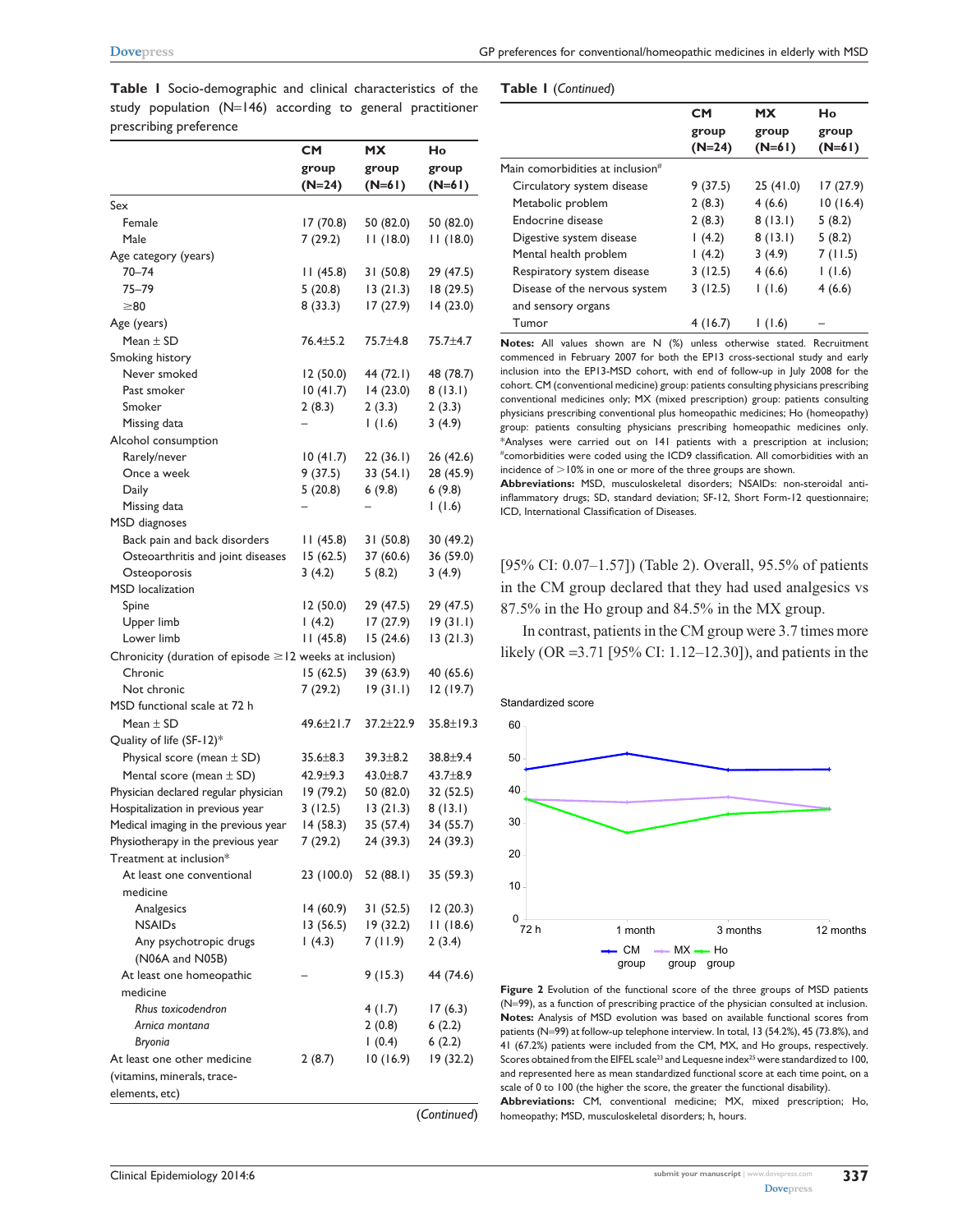| follow-up according to privation prescribing-practice preference |                  |                 |          |  |
|------------------------------------------------------------------|------------------|-----------------|----------|--|
|                                                                  | CM group         | MX group        | Ho group |  |
|                                                                  | $(N=24)$         | $(N=61)$        | $(N=61)$ |  |
| % with at least one analgesic at follow-up                       |                  |                 |          |  |
| I month                                                          | 90.0             | 60.7            | 51.9     |  |
| 3 months                                                         | 68.4             | 60.8            | 64.2     |  |
| 12 months                                                        | 72.2             | 70.4            | 76.5     |  |
| Three periods                                                    | 95.5             | 84.5            | 87.5     |  |
| Probability (OR) three periods                                   | 1.06             | 0.34            | 1.00     |  |
| [95% CI]*                                                        | $[0.09 - 12.11]$ | $[0.07 - 1.57]$ |          |  |
| % with at least one NSAIDs at follow-up                          |                  |                 |          |  |
| I month                                                          | 55               | 26.8            | 20.4     |  |
| 3 months                                                         | 31.6             | 33.3            | 18.9     |  |
| 12 months                                                        | $  \  $          | 37              | 21.6     |  |
| Three periods                                                    | 63.6             | 50              | 28.6     |  |
| Probability (OR) three periods                                   | 3.71             | 2.52            | 1.00     |  |
| [95% CI]**                                                       | $[1.12 - 12.30]$ | $[1.05 - 6.05]$ |          |  |
| % with at least one homeopathic medicine at follow-up            |                  |                 |          |  |
| I month                                                          | 25               | 10.7            | 64.8     |  |
| 3 months                                                         | 5.3              | 17.6            | 56.6     |  |
| 12 months                                                        | $  \  $          | 14.8            | 78.4     |  |
| Three periods                                                    | 22.7             | 20.7            | 85.7     |  |

**Table 2** Changes in analgesic and NSAIDs use over the 12 month follow-up according to physician prescribing-practice preference

**Notes:** \*Odds ratios compared with Ho group obtained from logistic regression analysis controlling for physician category, sex, functional score at baseline, and SF-12 scores at inclusion (N=130 subjects included in the analysis); \*\*odds ratios compared with Ho group obtained from logistic regression analysis controlling for physician category, sex, functional score at baseline, and SF-12 scores at inclusion (N=118 subjects were included in the analysis). CM (conventional medicine) group: patients consulting physicians prescribing conventional medicines only; MX (mixed prescription) group: patients consulting physicians prescribing conventional plus homeopathic medicines; Ho (homeopathy) group: patients consulting physicians prescribing homeopathic medicines only.

**Abbreviations:** CI, confidence interval; NSAIDs, non-steroidal anti-inflammatory drugs; OR, odds ratio; SF-12, Short Form-12 questionnaire.

MX group were 2.5 times more likely (OR =2.52 [95% CI: 1.05–6.05]), to have used NSAIDs than those in the Ho group (Table 2). At the 12 month follow-up, 63.6% of patients in the CM group declared that they had used NSAIDs vs 28.6% in the Ho group and 50.0% in the MX group.

At the 12 month follow-up, 22.7% and 20.7% of patients in the CM and MX groups, respectively, stated that they had used homeopathic medicines vs 85.7% of patients in the Ho group (Table 2).

Medical imaging was used more often during the 12 month follow-up period in the CM group (81.8%) than in the MX  $(58.6\%)$  and Ho  $(58.9\%)$  groups (Table 3). In contrast, patients in the MX group (50.0%) and Ho group (42.9%) were more likely to have had physiotherapy than those in the CM group (36.4%) (Table 3).

Among the 123 patients who took part in an end of study interview and who did not take psychotropic drugs at inclusion, 13 patients (10.6%) had used psychotropic medications during the follow-up period. It is not possible to carry out a statistical evaluation of the association between PPP

**Table 3** Use of medical imaging and physiotherapy during the 12 month follow-up according to physician prescribing-practice preference

|                 | <b>CM</b> group | MX group  | Ho group  |  |
|-----------------|-----------------|-----------|-----------|--|
|                 | $(N=24)$        | $(N=61)$  | $(N=61)$  |  |
| $N(%)^*$        | 22(91.7)        | 58 (95.1) | 56 (91.8) |  |
| Medical imaging |                 |           |           |  |
| Yes             | 18(81.8)        | 34 (58.6) | 33 (58.9) |  |
| No              | 2(9.1)          | 20 (34.5) | 18(32.1)  |  |
| Missing         | 2(9.1)          | 4(6.9)    | 5(8.9)    |  |
| Physiotherapy   |                 |           |           |  |
| Yes             | 8(36.4)         | 29 (50.0) | 24 (42.9) |  |
| No              | 9(40.9)         | 23 (39.7) | 26 (46.4) |  |
| Missing         | 5(22.7)         | 6(10.3)   | 6(10.7)   |  |

**Notes:** \*Patients who participated in at least one telephone interview during the 12 month follow-up period. CM (conventional medicine) group: patients consulting physicians prescribing conventional medicines only; MX (mixed prescription) group: patients consulting physicians prescribing conventional plus homeopathic medicines; Ho (homeopathy) group: patients consulting physicians prescribing homeopathic medicines only.

(CM, MX or Ho) and use of psychotropics, however, due to the small number of events recorded.

## **Discussion**

To our knowledge, this sub-analysis of the EPI3-MSD cohort is the first to provide comparative data on the management of MSD in elderly subjects aged  $\geq$ 70 years according to PPP. Our results show that elderly subjects who consulted a conventional prescribing-practice physician at inclusion used more NSAIDs than those who consulted a homeopathic or mixed prescribing-practice physician. Elderly patients who consulted a conventional-medicine physician were 3.7 times (OR =3.71 [95% CI: 1.12–12.3]) more likely to be prescribed NSAIDs than those who consulted a homeopathic physician. This increased prescription of NSAIDs by conventional-medicine physicians is most likely due to the GPs' prescribing preference, but could also be due to the fact that patients consulting a conventional prescribingpractice physician had higher functional scores and therefore a greater level of disability at inclusion than those consulting mixed prescribing-practice or homeopathic physicians. Whatever the reason, the difference in NSAID use did not appear to affect the long-term outcome of these elderly MSD patients, because the evolution of functional scores over the 12 months was statistically similar in the three treatment groups (CM, MX, and Ho).

In contrast to the use of NSAIDs, and despite the fact that significantly more patients in the CM group were prescribed analgesics at inclusion than in the other two groups, analgesic use over the 12 month study was comparable in the three groups of patients (87.5% of patients used analgesics during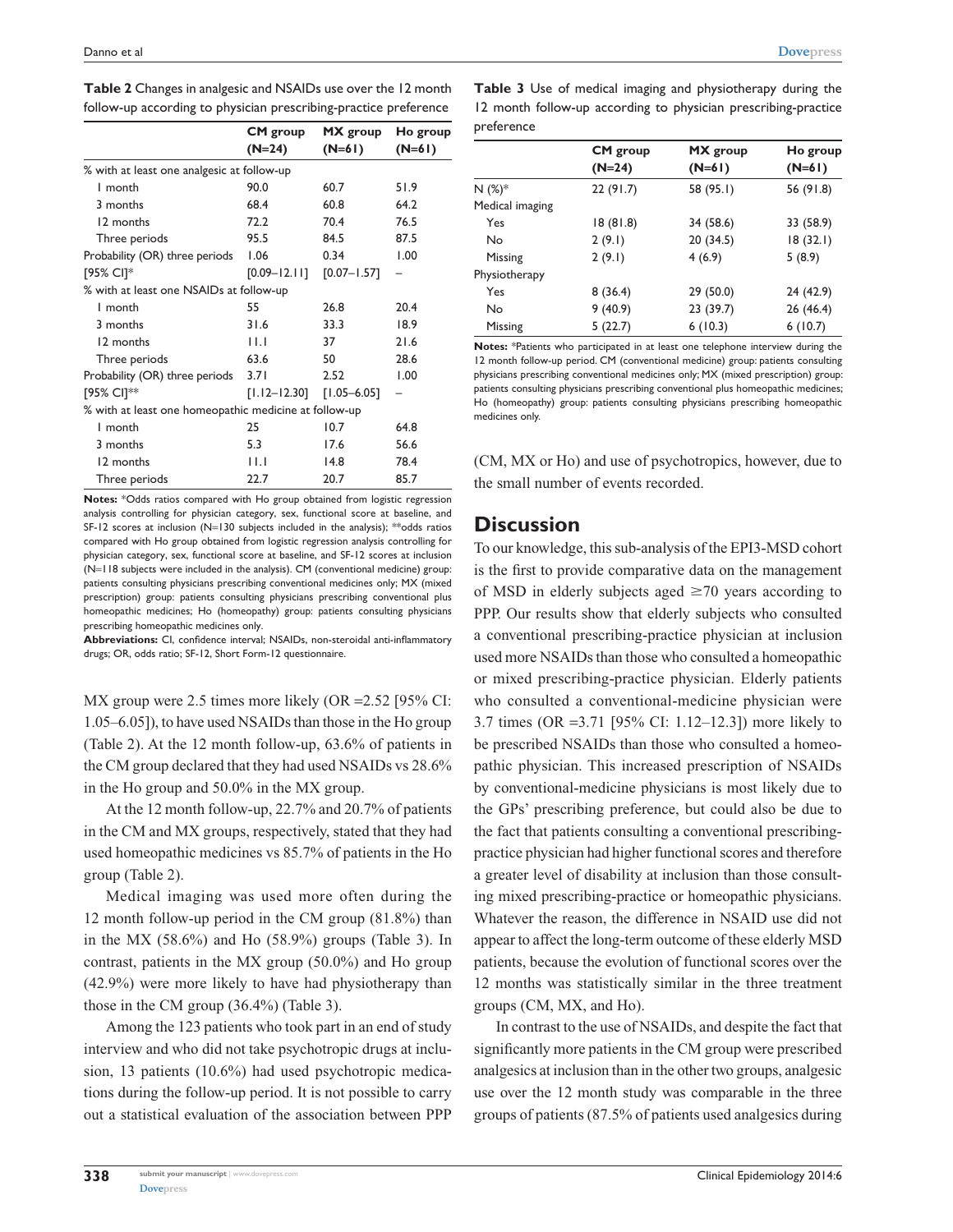follow-up), presumably because many patients purchased these drugs over-the-counter or already had them at home in their medicine cabinets. It is noteworthy that functional scores did not differ significantly between inclusion and at the 12 month follow-up in any of our three treatment groups, which is coherent with previous observations that many elderly subjects remain in pain and continue to have significant functional disability despite taking analgesics.<sup>3,11,15</sup>

Elderly subjects frequently receive polymedication, defined as the concurrent use of five or more drugs.<sup>28</sup> It has been reported that 40% of elderly subjects in the USA use polymedication, while 12% of persons aged  $\geq$  65 years take ten or more drugs on a daily basis.28,29 Similar levels of use have been reported in Europe.<sup>30</sup> The problems associated with polymedication in the elderly, including altered drug action, adverse reactions, and adverse interactions, have been well documented.31,32 The risk of side effects and drug interactions is directly related to the number of drugs being taken.16 Prybys et al showed that the risk of an adverse drug reaction is 60% in subjects who take five or more drugs and 80% in those who take seven or more.<sup>33</sup> Furthermore, adverse drug reactions were the fifth leading cause of death in the USA in 1998.<sup>34</sup> Many of the drugs taken by elderly patients are inappropriate. An update of the Beers criteria for potentially inappropriate medication use in older adults recommends 48 individual medications or classes of medications to be avoided in older adults, and 20 medications to be avoided in older adults with specific conditions. Sixty-six of these potentially inappropriate drugs are considered to have side effects of high severity.<sup>35</sup> Management of mild to moderate pain is traditionally based on the use of NSAIDs or the analgesic, paracetamol. NSAIDs are often poorly tolerated due to gastrointestinal side effects and may in severe cases cause peptic ulcers, perforation, and bleeding.36,37 NSAIDs are not recommended in elderly subjects with gastric or duodenal ulcers<sup>35</sup> and current guidelines focus on paracetamol as the first-line choice for the management of chronic MSP.38 However, our results suggest that analgesics may also be inappropriate, because they do not appear to bring about long-term relief in many elderly patients with MSP.

Some authors have recommended that drug treatment should be avoided in the elderly, if possible, and that complementary and alternative approaches should be tried first for non-acute conditions.31,32 Cognitive behavioral therapy, spinal manipulation, mobilization, and exercise all have moderate efficacy for the treatment of chronic or subacute lower back pain and neck pain.39,40 In a more recent study of elderly patients aged  $\geq$ 75 years, a comprehensive geriatric assessment and individually tailored multifactorial intervention including physical activity counselling and supervised resistance training had a positive effect on mobility and MSP.41 The integration of CAM, including homeopathy, into conventional medical practice for chronic and subacute conditions such as MSP could greatly reduce the use of some medications and the prevalence of adverse reactions associated with polymedication.28

#### Strengths and limitations

Our study has a number of strengths. Firstly, MSD patients were identified from a large sample of patients consulting for any reason in primary care, meaning the study was more likely to be representative of a real-life population. Patients were followed and their MSD was assessed over a long period of time (12 months). Drug exposure was obtained from patient interviews using a previously validated method,<sup>26</sup> although the assessment period only covered 5 months of the 12 month study, and therefore, true exposure was likely to have been underestimated. However, the fact that the same method of assessment was used for all patients reduces the possibility of bias in the estimation of exposures. Combining medical information on diagnoses with patient-assessed information on drug utilization, obtained using a validated questionnaire,<sup>26</sup> provided an additional level of control for the quality of the study data.

The study is limited by the fact that only restricted measures (MSD functional scale) were included to assess MSD evolution according to PPP. Furthermore, the three treatment groups were not comparable in terms of size and severity of MSD at inclusion. The CM group was smaller than the other two groups (MX and Ho) and functional disability linked to MSD was greater in the CM group at inclusion. Moreover, those elderly patients who required a home visit from their GP were not included in the analysis. Thus, it is possible that prescriptions may vary according to functional severity as well as PPP. Finally, the proportion of patients taking analgesics in each group was similar, and therefore, patients in the Ho group were not strictly homeopathy users only. This is difficult to control for in a longitudinal survey, because analgesics are freely available over-the-counter and do not require a medical prescription. Nevertheless, the lack of any statistically significant improvement in MSP over the 12 months shows that analgesics are frequently ineffective and could be replaced by other types of pain or mobility control. In this case, consulting a homeopathic physician for MSD management does not seem to represent a loss of therapeutic opportunity and could reduce the use of NSAIDs in elderly subjects.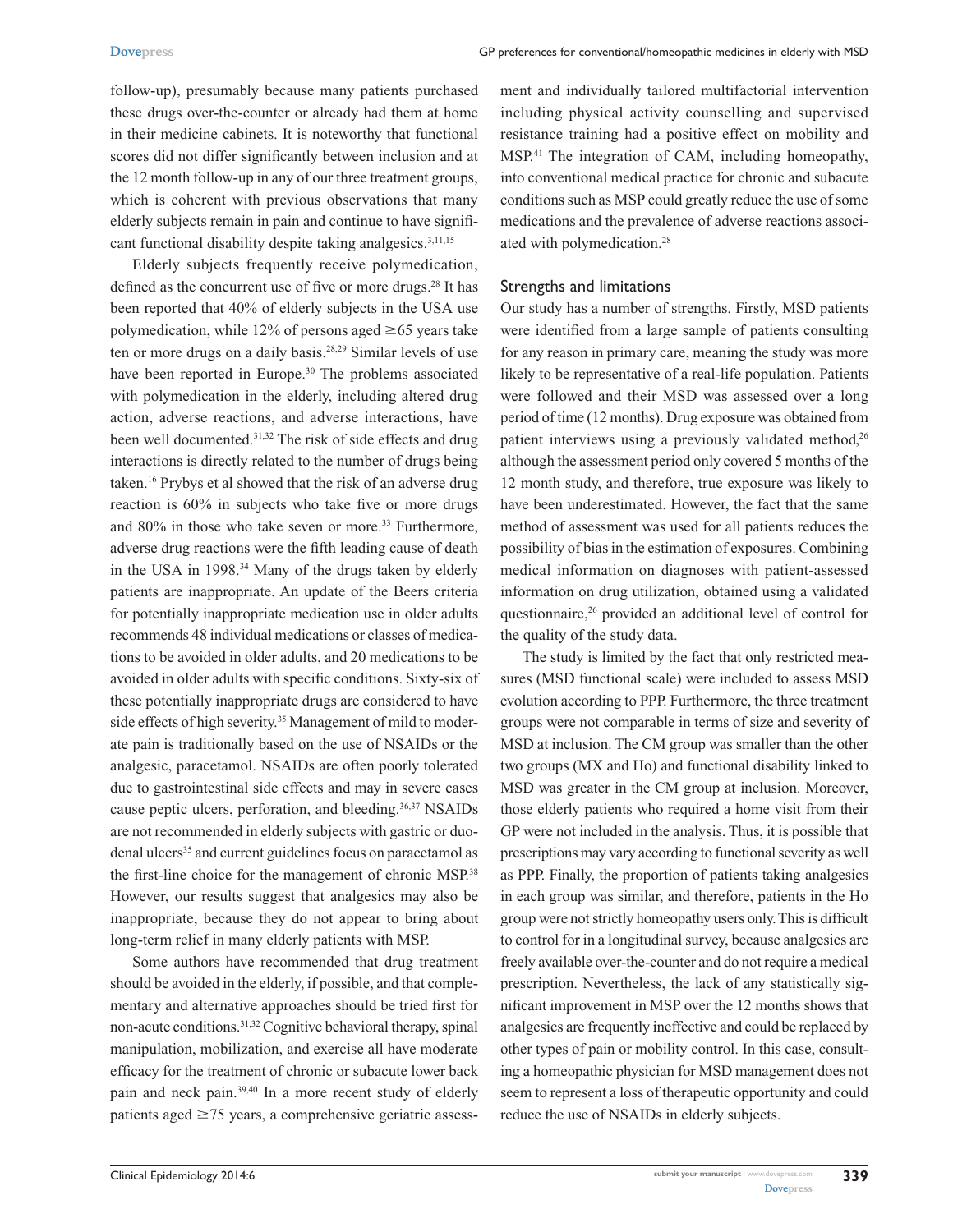# **Conclusion**

The use of homeopathic medicines for MSP was associated with the decreased use of NSAIDs. NSAID use was significantly higher in elderly patients consulting a conventional prescribing-practice physician than in those consulting a mixed prescribing-practice or homeopathic physician. Patients in the CM group were 3.7 times (OR =3.71 [95% CI: 1.12–12.3]) more likely to use NSAIDs than those in the Ho group. In contrast, the use of analgesics by elderly MSD patients was similar in the three groups (CM, MX, and Ho). Evolution of functional scores of MSD was also similar in the three groups of elderly patients. Consulting a homeopathic physician for MSD management does not seem to represent a loss of therapeutic opportunity.

# **Author contributions**

The analyses were conceived by JMV. CJ was responsible for data collection and statistical analysis, with assistance from GD. All authors contributed to the interpretation of the data. KD wrote the first draft of the article and all authors contributed to its further development. All authors read and approved the final manuscript.

# **Acknowledgment**

The authors thank Newmed Publishing Services for providing professional writing support, funded by Laboratoires Boiron.

# **Disclosure**

Laboratoires Boiron provided financial support for the study. KD and CJ are employees of Laboratoires Boiron. The remaining authors have no conflicts of interest to disclose.

### **References**

- 1. Jiménez-Sánchez S, Jiménez-García R, Herrnández-Barrera V, Villanueva-Martínez M, Ríos-Luna A, Fernández-de-las-Peñas C. Has the prevalence of invalidating musculoskeletal pain changed over the last 15 years (1993–2006)? A Spanish population-based survey. *J Pain*. 2010;11(7):612–620.
- 2. Fernández-de-las-Peñas C, Herrnández-Barrera V, Alonso-Blanco C, et al. Prevalence of neck and low back pain in community-dwelling adults in Spain. *Spine*. 2011;36(3):E213–E219.
- 3. Nakamura M, Nishiwaki Y, Ushida T, Toyama Y. Prevalence and characteristics of chronic musculoskeletal pain in Japan. *J Orthop Sci*. 2011;16(4):424–432.
- 4. Thielke SM, Whitson H, Diehr P, et al. Persistence and remission of musculoskeletal pain in community-dwelling older adults: results from the cardiovascular health study. *J Am Geriatr Soc*. 2012;60(8):1393–1400.
- 5. Reid MC, Williams CS, Gill TM. The relationship between psychological factors and disabling musculoskeletal pain in community-dwelling older persons. *J Am Geriatr Soc*. 2003;51(8):1092–1098.
- 6. Eggermont LH, Penninx BW, Jones RN, Leveille SG. Depressive symptoms, chronic pain, and falls in older community-dwelling adults: the MOBILIZE Boston study. *J Am Geriatr Soc*. 2012;60(2):230–237.
- 7. Leveille SG, Jones RN, Kiely DK, et al. Chronic musculoskeletal pain and the occurrence of falls in an older population. *JAMA*. 2009;302(20): 2214–2221.
- 8. Chen Q, Hayman LL, Shmerling RH, Bean JF, Leveille SG. Characteristics of chronic pain associated with sleep difficulty in older adults: the Maintenance of Balance, Independent Living, Intellect, and Zest in the Elderly (MOBILIZE) Boston study. *J Am Geriatr Soc*. 2011;59(8):1385–1392.
- 9. Mottram S, Peat G, Thomas E, Wilkie R, Croft P. Patterns of pain and mobility limitation in older people: cross-sectional findings from a population survey of 18,497 adults aged 50 years and over. *Qual Life Res*. 2008;17(4):529–539.
- 10. Shah RC, Buchman AS, Boyle PA, et al. Musculoskeletal pain is associated with incident mobility disability in community-dwelling elders. *J Gerontol A Biol Sci Mec Sci*. 2011;66(1):82–88.
- 11. Karttunen N, Lihavainen K, Sipila S, Rantanen T, Sulkava R, Hartikainen S. Musculoskeletal pain and use of analgesics in relation to mobility limitation among community-dwelling persons aged 75 years and older. *Eur J Pain*. 2012;16(1):140–149.
- 12. Laslett LL, Quinn SJ, Winzenberg TM, Sanderson K, Cicuttini F, Jones G. A prospective study of the impact of musculoskeletal pain and radiographic and osteoarthritis on health related quality of life in community dwelling older people. *BMC Musculoskelet Disord*. 2012;13:168.
- 13. Buchman AS, Shah RC, Leurgans SE, Boyle PA, Wilson RS, Bennett DA. Musculoskeletal pain and incident disability in communitydwelling older adults. *Arthritis Care Res (Hoboken)*. 2010;62(9): 1287–1293.
- 14. Pokela N, Bell JS, Lihavainen K, Sulkava R, Hartikainen S. Analgesic use among community-dwelling people aged 75 years and older: a population-based interview study. *Am J Geriatr Pharmacother*. 2010;8(3):233–244.
- 15. Sawyer P, Bodner EV, Ritchie CS, Allman RM. Pain and pain medication use in community-dwelling older adults. *Am J Geriatr Pharmacother*. 2006;4(4):316–324.
- 16. Hobson M. Medications in older patients. *West J Med*. 1992;157(5): 539–543.
- 17. Derrien E. Risque iatrogène chez la personne âgée [Iatrogenic risk in the elderly]. *Revue du Soignant en Geriatrie*. 2004;12:15–21. French.
- 18. Doucet J, Queneau P. Effets indésirables des médicaments chez les sujets âgés: Accidents médicamenteux: comment les prévenir. [Adverse drug reactions in the elderly]. *Bull Acad Natl Med*. 2005;189:1693–1709. French.
- 19. Stoianovici I, Orru E, et al. Étude d'évitabilité sur 130 cas d'accidents iatrogéniques déclarés en pharmacovigilance dans un service de gériatrie [Preventability study of 130 cases of iatrogenic accidents reported in pharmacovigilance within a Geriatrics Department]. *Rev Geriatrie*. 2008;33:277–284. French.
- 20. Grimaldi-Bensouda L, Bengaud B, Lert F, et al. Benchmarking the burden of 100 diseases: results of a nationwide representative survey within general practices. *BMJ Open*. 2011;1(2):e000215.
- 21. Rossignol M, Bergaud B, Engel P, et al. Impact of physician preferences for homeopathic or conventional medicines on patients with musculoskeletal disorders: results from the EPI3-MSD cohort. *Pharmacoepidemiol Drug Saf.* 2012;21(10):1093–1101.
- 22. Gandek B, Ware JE, Aaronson NK, et al. Cross-validation of item selection and scoring for the SF-12 Health Survey in nine countries: results from the IQOLA Project. International Quality of Life Assessment. *J Clin Epidemiol*. 1998;51(11):1171–1178.
- 23. Coste J, Le Parc JM, Berge E, Delecoeuillerie G, Paolaggi JB. Validation française d'une échelle d'incapacité fonctionnelle pour l'évaluation des lombalgies (EIFEL) [French validation of a disability rating scale for the evaluation of low back pain (EIFEL questionnaire)]. *Rev Rhum Ed Fr*. 1993;60(5): 335–341. French.
- 24. Beaton DE, Wright JG, Katz JN; Upper Extremity Collaborative Group. Development of the QuickDASH: comparison of three item-reduction approaches. *J Bone Joint Surg Am*. 2005;87(5):1038–1046.